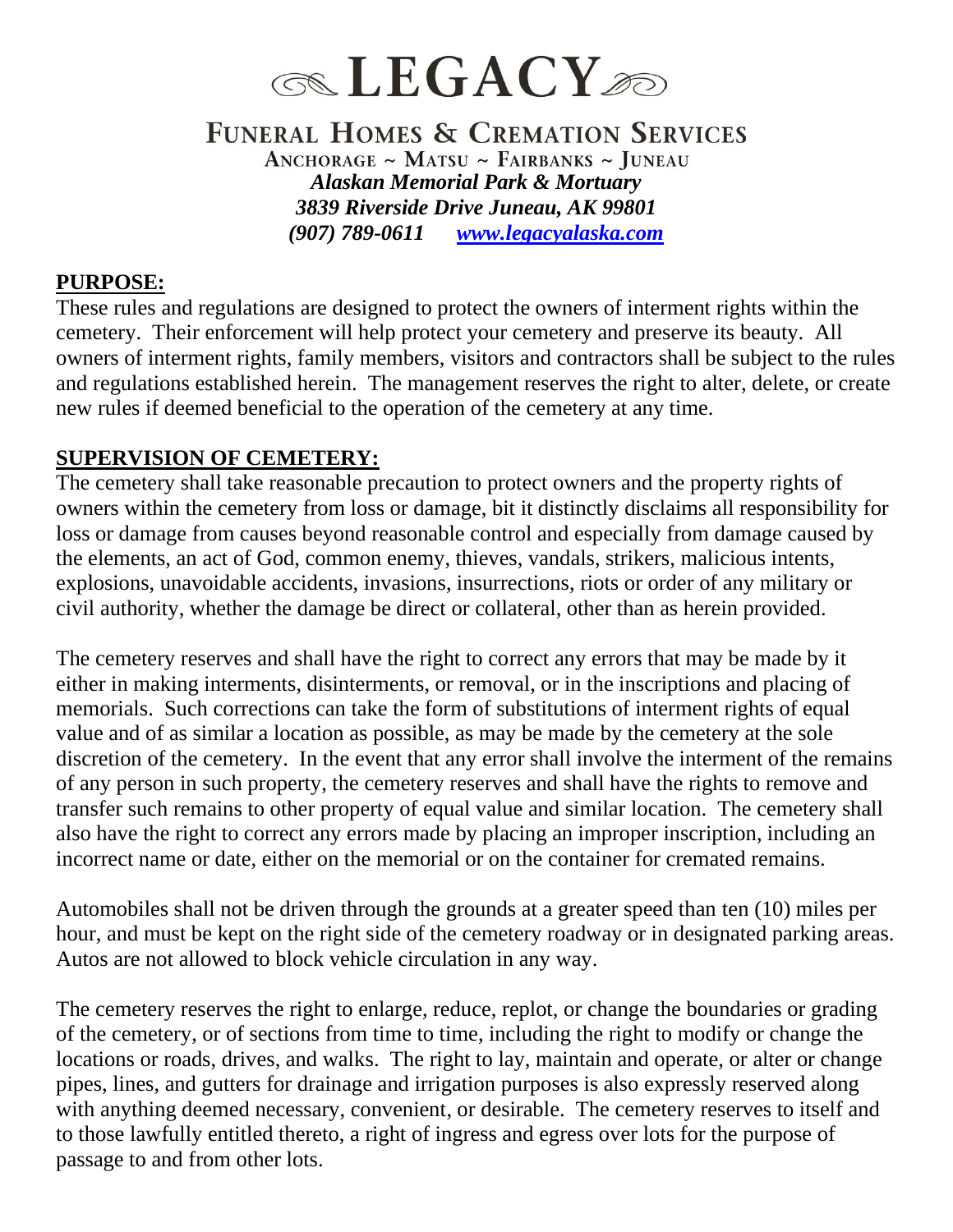# **SALE AND PURPOSE OF CEMETERY RIGHTS:**

The sale or transfer of any interment right by any owner or purchaser shall not be binding upon the cemetery unless the sale or transfer be properly authorized by the cemetery and appropriate entry of such sale or transfer made in the records of the cemetery. This procedure is required in order that the cemetery may at all times have a complete and accurate record of all owners and purchasers.

Any and all transfers of interment rights are subject to all rules and regulations of the cemetery, which are now in full force and effect and those which may be modified and deemed necessary in the future. Each and every transfer of ownership shall be recorded in the records of the cemetery at the cemetery office, and each and every transfer recording shall be subject to a charge of a minimum of \$125.00 per burial space or endowment fee which ever is greater.

All endowment and continual care and all work on lots will be done by the employees of the cemetery under the direction of the manager thereof, except with permission is otherwise granted. All grading, landscape work, and improvements of any kind and all care of lots shall be done, and all trees, shrubs, and herbage of any kind shall be planted, trimmed, cut, or removed, and all openings and closing of lots, and all interments, disinterments, and removals shall be made by the cemetery.

No enclosure of any kind, such as a fence, coping, hedge, or ditch shall be permitted around any grave or lot and no lot shall be raised above the established grade. These provisions apply to all sales made directly by the cemetery or sales made by the owners.

The cemetery may exchange interment rights when desired by owners for interments of lesser value. When such an exchange is made, the original conveyance must be surrendered by proper assignment or by reconveyance, if considered necessary, before the change is affected. The owner of interment rights may dispose of same by will, subject to the foregoing conditions. If the owner dies interstate, the interment rights will descend to his or her heirs according to the laws of descent. Each grave space is for only one (1) interment, two (2) urns or one (1) casketed remains.

# **ENDOWMENT CARE AND SPECIAL MAINTENANCE:**

All agreements for purchase of cemetery interment rights will provide for an amount of the purchase price of each lot, each crypt, and each niche, which amount will be placed in the cemetery's endowment care fund. The income earned from the fund will be used for general care, maintenance, and embellishment of the cemetery and the lots therein, and shall be applied in the best interest of the cemetery as a whole.

The general care of the entire cemetery grounds and lots is assumed by the cemetery under the provisions of an endowment care fund trust agreement. This does not, however, provide for special care. Estimates for any special work will be made by the manager of the cemetery upon application, and charges for the work must be paid in advance.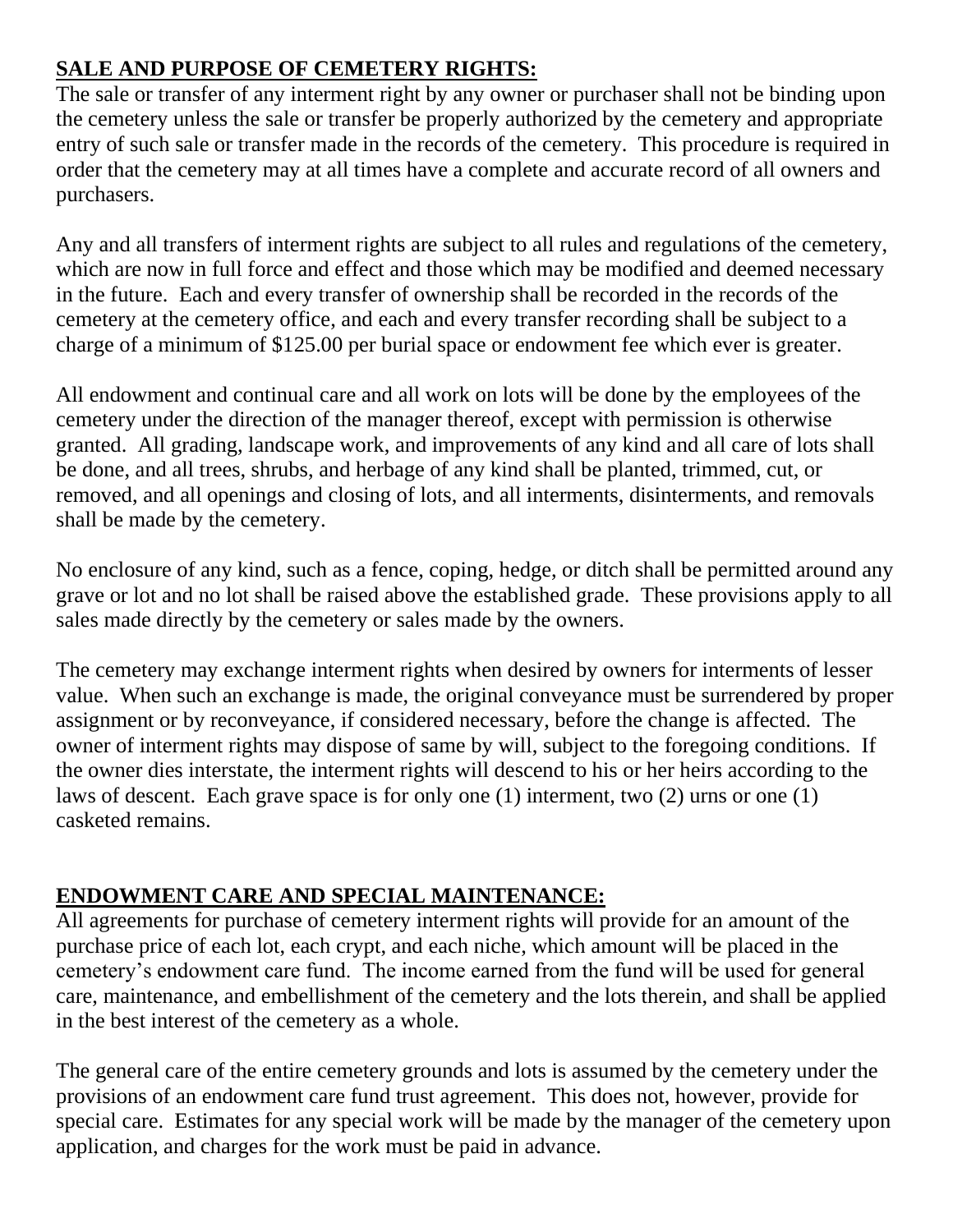**No person other than the manger or employees of Alaskan Memorial Park will be allowed to perform any work on any grave or lot within the grounds unless they are specifically contracted by the manager to do so.**

If any memorial or structure be placed on the grounds by unauthorized persons it will be removed by the management.

The cemetery reserves the right to prune, cut back, or remove trees, plants, and shrubs that have become ill, injured or detrimental to the adjacent lots or avenues if judgment dictates it.

Cemetery reserves the exclusive right to do all grading, landscaping, excavating, installing of walks and curbs, setting and sealing vaults, crypts, niches, liners; making of interments, disinterments, entombments, inurnments, and removals (including all opening, filling, and closings of interment space with its equipment… including but not limited to its tent, artificial grass and lowering device); to care for any crypt or niche and to plant all trees and plants of any and several kinds. The owner of interment rights, and all others requesting the same, shall obtain the manger's permission and shall prepay the cemetery established charges therefore in advance.

# **MEMORIALS:**

No memorial can be installed on an interment site, crypt, or niche until a certificate of ownership has been issued.

### **Memorialization of markers is required and must be installed within one year of burial.**

All markers must be of granite or bronze with a granite base (3-4"), and conform to existing regulations. Only 2 memorials shall be allowed per interment site. No memorial shall have more than one family name engraved upon it unless approved by management. All memorials shall be set on uniform lines as prescribed by the cemetery, to conform to the general plan of the cemetery.

All markers or memorials shall be installed by cemetery employees in accordance with rules and regulations and on foundations constructed of materials specified by cemetery and in conformance with established specifications as to size, type, and location of installation so as to maintain the already established standards of the cemetery. The cemetery reserves the right to locate the precise location for a marker to be installed and remove the sod at the established depth for foundations. The cemetery employee who installs the memorial and foundations is responsible to leave the installation site and general area as well as cemetery grounds in the same condition as they were in before the installation.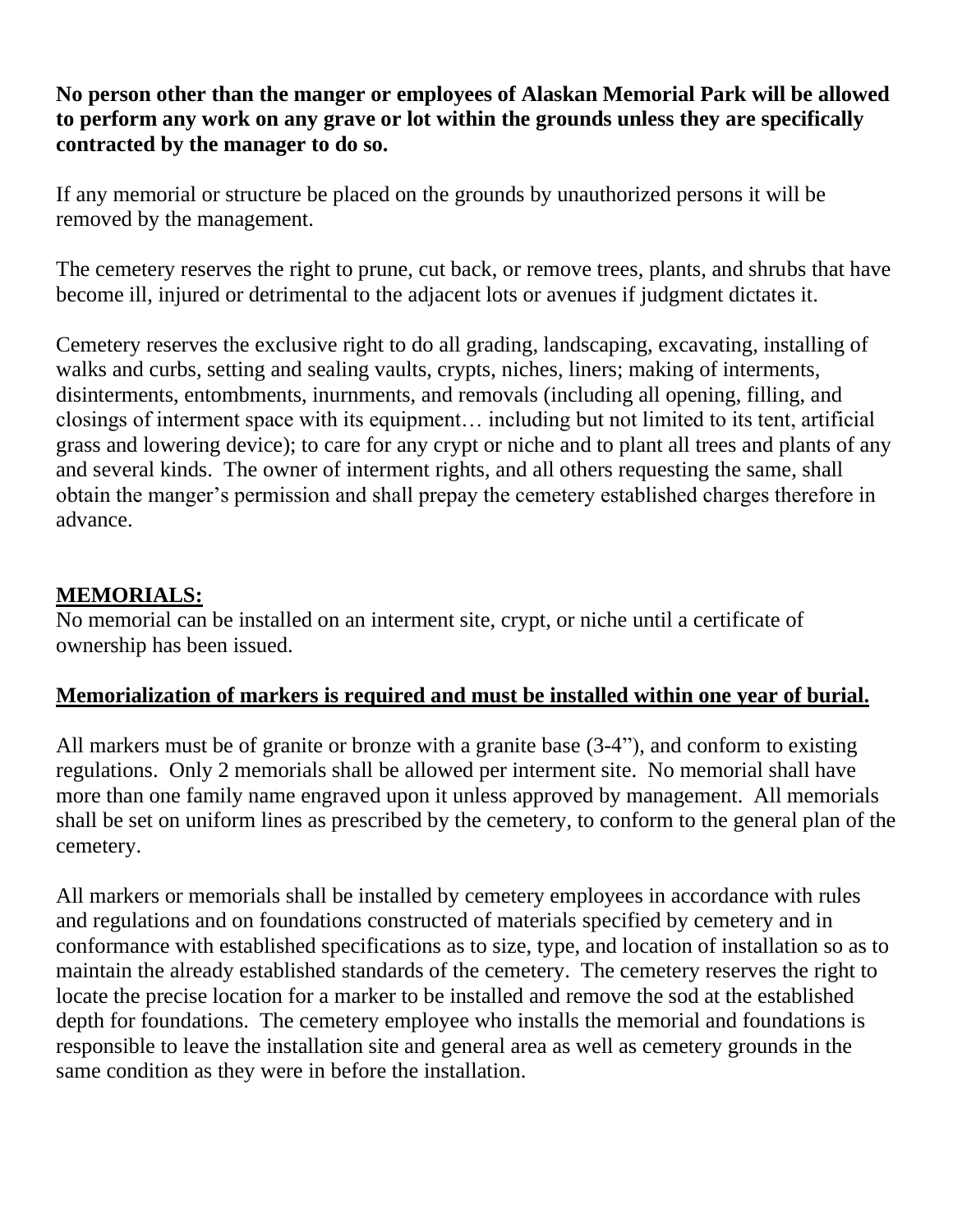Should any memorial or structure not be installed as outlined herein, or should they become unsightly, dilapidated, or a menace. The cemetery shall have the right either to correct the condition or to remove the same at the expense of lot owner.

Floral items, photos, or other items may not be taped or otherwise attached onto mausoleums or niches. Vases, planters, and other items may not be placed onto sidewalks at any time. Floral items may not be secured to the ground or headstones with wire, nail, steaks, or other methods. These may cause tire or mower damage and possibly personal injury to visitors or employees. All items must be easily moved for weekly mowing and other grounds work.

**Permanent plants, fences, statues, steaks, ground crosses, vigil lights, breakable objects, bottles, jars, cans, pinwheels, balloons, toys, stuffed animals, and similar commemorative items are not permitted on the graves at any time and will be promptly removed.** 

Unauthorized items removed from gravesites that appear to be of significate value may be held for 30 days and may be reclaimed by the owner during this time. Please notify the office if reclaim is desired. Please be aware that small American flags are still American flags and must be maintained in a dignified manner, as would be required for any American flag. They will be removed and disposed of in an acceptable manner if their condition has deteriorated. Cleaning, maintenance, and upkeep of the memorials are the responsibility of the owner's family members.

## **FUNERAL:**

Funerals, after entering the gates of the cemetery, shall be subject to the direction of the manager or superintendent of the cemetery.

Notice of 48 hours is required before the services performed for interment can take place. Interment, inurnment, and entombment services are performed Monday through Friday 10:00 am to 3:00 pm. **Services on Saturday, Sunday, holidays, or evenings must be scheduled with manager's approval and will have extra charges.**

Floral arrangements accompanying the casket or urn at the time of burial will be placed on the completed grave. They will be removed when they become faded and unsightly.

### **INTERMENT REGULATIONS:**

All ground interments must be placed in a polypropylene vault. Cremated remains interments must be placed in an urn vault or a combination urn/vault. If an urn vault is chosen not to be used, management must approve the urn selection before the inurnment.